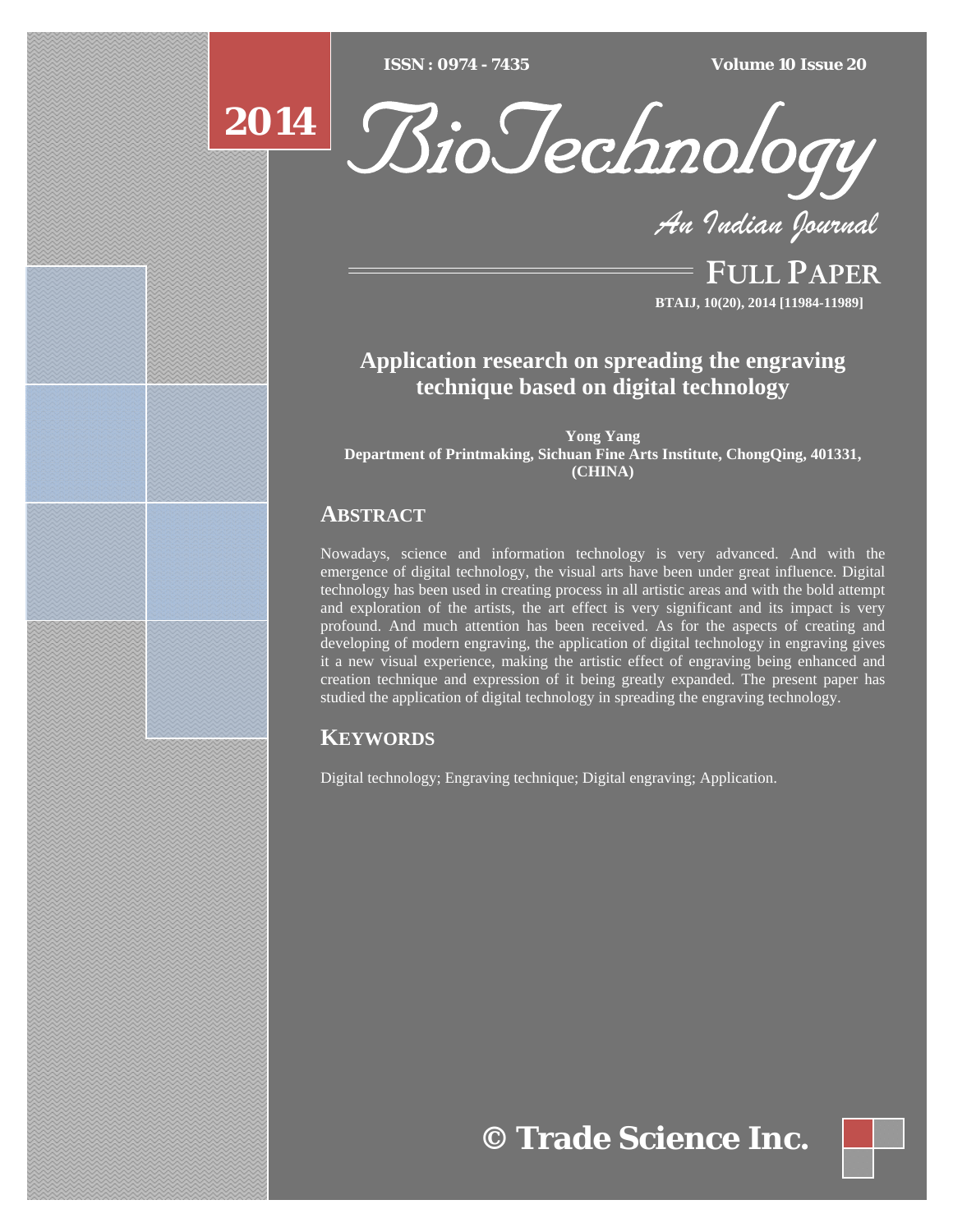### **INTRODUCTION**

 At the information age, the application of digital technology in engraving produced digital engraving, which has rich artic effect, and contemporary engravers, who have brought the infinite vitality and vigor for the creation and development of engravings, are very fond of the sense of the adornment and the modernization of the digital engraving. Application of digital technology in the engraving technique can make the creation of engraving more convenient, and it also accords with the trend of the development of the art. Artistic creation is to express the artists' minds and emotions, and show the artists' training and skills as well as their social responsibility. Therefore it has great practical meaning of apply digital technology in engraving for the development of the modern engraving.

# **THE PRESENT DEVELOPING SITUATION OF CHINESE ENGRAVING AND THE PROBLEMS IT FACED WITH IN CREATION**

#### **The present developing situation of Chinese engraving**

 With the continuous development of science and technology, the integrated use of a variety of means leads to the diversity of art which meets the aesthetic needs of different people. And the engraving has been developed to a certain degree in the aspects of language and conception, broadening the original concept of engraving. Traditional engraving has been given more attention for convex, concave, flat and hole. Through gradual development, electronic, digital and other new media have been used in contemporary engraving. At the same time of paying attention to the traditional engraving, there are more and more young artists began to use new media technology in the engraving creation to explore the new look of contemporary engraving art. After the 17th century, personal aesthetic feelings of artists for the western engraving has gradually appeared with new visual art, while the new green shoots of China's traditional engraving appeared in the early 1930s. Observing each stage of the development of the engraving, it can be seen that the development of engraving has close relationship with that of science and technology as well as the technical innovation of printing. In China, wood engraving has come into existence after the birth of template printing and the same goes to silk screen engraving and "silk" printing. The development of science and technology promote that of the art, especially the development of engraving. After occurring, the digital technology has been closely related to the engraving technique. And the application of the digital technology in engraving technique will inevitably promote the development of digital engraving.

#### **The limitations of traditional engraving creation**

#### **Deeply rely on technological and material conditions**

 In traditional engraving creation, material medium is one of the important parts of the artistic creating activities, which has the influence and determining functions on the kinds of engraving creation, and restricts the artist's technical operation. Traditional woodcut engraving, etching, and silk screen engraving which presented through certain physical medium all have a material "version" medium. Painting tools limits the painting process of traditional engraving. Artists often draw draft, which is carried on a piece of drawing paper with a pencil, showing the relationship between black and white. This whole process requires artists to have strong control ability for the whole picture to control artistic effect showing by the picture, and the ability of handling the details as well as ability of hand painting. Only with the above abilities can the artists create a piece of engraving well. During the producing process, the effect of the engraving should be modified and improved continuously. After all, testing-run is needed, but the original effect may not be shown in the final work. Sometimes it may not be finished. These factors lead to a lot of uncertainty in engraving creation.

## **The influence of traditional ideas**

 Tradition is a necessity for Chinese engraving. However with the development of modern science and technology, the application of modern science and technology in the engraving is the inevitable trend of social development. China's engraving has very glorious history, including the engraved Buddhist scripts, illustrations in folk novel and drama, etc., which are deeply loved by the masses, and get rapid development. The diversified development of contemporary Chinese engraving lays the solid foundation for the new engraving. The developing process of engraving is a process of constant evolution. Nowadays when making engravings, artists should inherit these fine traditions. But as the time changes, the future of the development is largely affected by the social environment, and is closely linked with the contemporary life. The traditional engraving seems to be incompatible with the pace of nowadays social development, so we should break the bondage of traditional concept, to the pursuit of new things, and exploit the unique creating language of contemporary engraving. Therefore in presented days, engraving creation is inevitably affected by the divergence of inheriting and carrying forward and the contradiction between tradition and modern.

# **THE PROBLEMS FACED BY TRADITIONAL ENGRAVINGS**

## **Demanding for bigger space**

 Traditional engraving process is very complicated, needing for separate space for painting, engraving, and printing. Especially for etchings, it needs different space to finish printing and corrosion which means larger space. But because of the limited space, it must become more difficult for making engravings.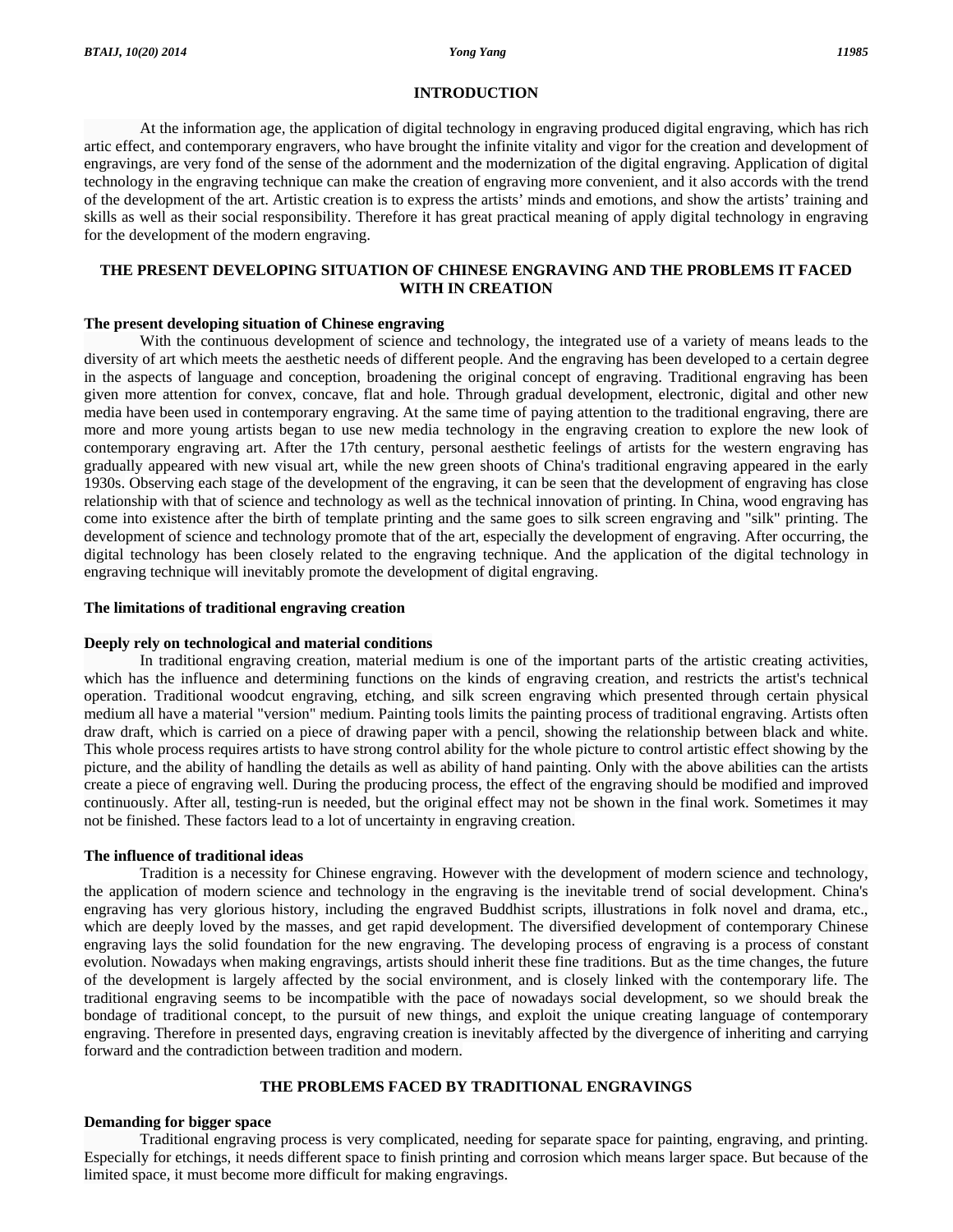### **Demanding for high technology and artistry**

 As engraving is the combination of artistry and technicality, only students from professional art academy have the knowledge and understanding of the contents of the technical level. And as for the engraving class of other comprehensive universities, the content of the course is mainly focuses on imparting knowledge and the target of courses are to improve the comprehensive quality of students which directly lead to the students' poor actual operative ability and make the students' ability development unbalanced. That affects academic exploration and research of engravings to a certain extent. Therefore, there appears a divergence about whether paying more attention to the technology or the artistry and leads to more disputes in engraving creation.

### **THE COMPARISON BETWEEN THE DIGITAL ENGRAVING AND TRADITIONAL ENGRAVING**

#### **The comparison of the producing processes**

The producing process figure of digital engraving is shown as Figure 1:



the process of inputting to a computer

collecting process-producing process-outputting process

**Figure 1 : The producing process figure of digital engraving** 

The producing process figure of traditional engraving (taking silk screen engraving as an example, shown as Figure

2):



**Figure 2 : The producing process figure of traditional engraving** 

## **Comparison between production equipments and technical features**

 Producing equipments of digital engraving include computers, scanners, digital cameras, writing pad, printers and other digital products. These equipments are interlocked, and can basically separated to the collecting process, producing process and the final outputting process: (details are in above figure)

①Images materials required in collecting process will be input into computer by digital camera or scanner. These image materials can be plane image or real object. Trying to scan a variety of physical materials will lead to a lot of unexpected results.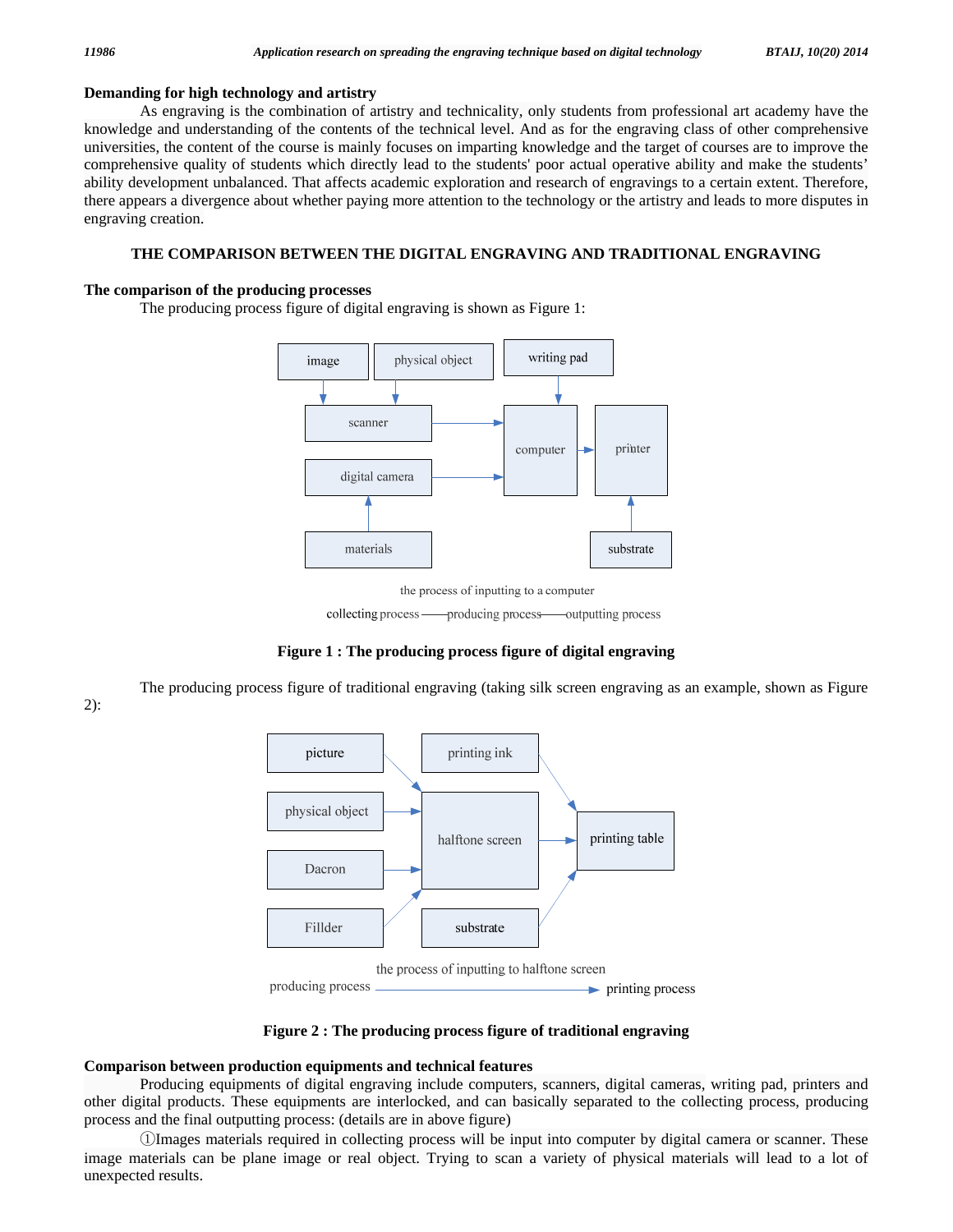②Producing process: Produce all the materials in the computer mainly by the combination of software and writing

pad.

③Outputting process: Print the images made in the computer onto substrate by the printer.

 Traditional engraving needed many materials, and the producing process, compared to the new digital medium is a bit more complicated. But it unites the collecting process and producing process, calling it engraving-making process. And during printing process, the halftone screen, printing ink, and substrate should be out on the printing table to print and output the work.

 Through the comparison of the two, it can be found that the computer and screen occupy an important position in both producing process, and they can be called the essential core factors. There are no big differences at the early preparing stages, both inputting various materials into the essential core factors, and at the final output printing stages, both printing with printing equipments. Only in digital engraving printing, the printer also plays the role of the ink. The only difference is that in producing process of digital engraving, all the materials should be inputted into computer to produce the engraving while the traditional engraving is produced directly on the screen. The former inputs first and produces later while the latter is just reverse and it cannot be modified after inputting. So from this point, the advantages of the new medium can be shown and its operability in later stage is higher than that of traditional engraving.

# **THE INFLUENCE OF DIGITAL TECHNOLOGY ON ENGRAVING PRODUCTION**

### **Expanding the expressing space and areas of the engravings**

 Digital technology, by rich technique, enlightens the artist's inspiration and creative thinking. And through some artistic effects which cannot expressed by traditional engraving, digital engraving makes up the blank of traditional engraving creation. The application of digital technology in the engraving creation makes every kind of engravings more vigorous and vivid, giving engravings new developing opportunities and aesthetic taste. In the process of creating engravings, applying digital technology into traditional techniques such as black and white engraving, silk screen engraving, etching and etc, can enables each kind of engraving to bring different visual feelings, and provides a new method and thinking way to engraving creation, inspiring the artist's creative potential. The artistic expression method, which is consistent with contemporary aesthetic concept, must be looked. Especially grasping the accidental point in the image will make the application of digital technology in the engraving produce surprising effect. Due to the fact that digital engraving creation is not restricted by technology and materials, the digital engraving can express the artistic effect of the image texture which cannot be provided by the traditional hand-painting. Digital engraving can hit our vision from the multiple perspectives, offering the engraving with a vast and metrical special sense. And artic effect of digital engraving will be stranger, abstracter, and more fantastic, presenting a real virtual world to the public. From the Figure 3, the artic effect which is unique to digital engraving can be seen.



**Figure 3 : Amen 11 digital engraving, poland** 

 Therefore it can be said that the development of digital engraving brings new development direction for engraving creation. Artists through practice, are trying to make the breakthroughs in expressing techniques and materials of the traditional engravings and has made continuous explorations and trials for new materials and new technology. The TABLE 1 in below is the comparison between digital engraving and traditional engraving: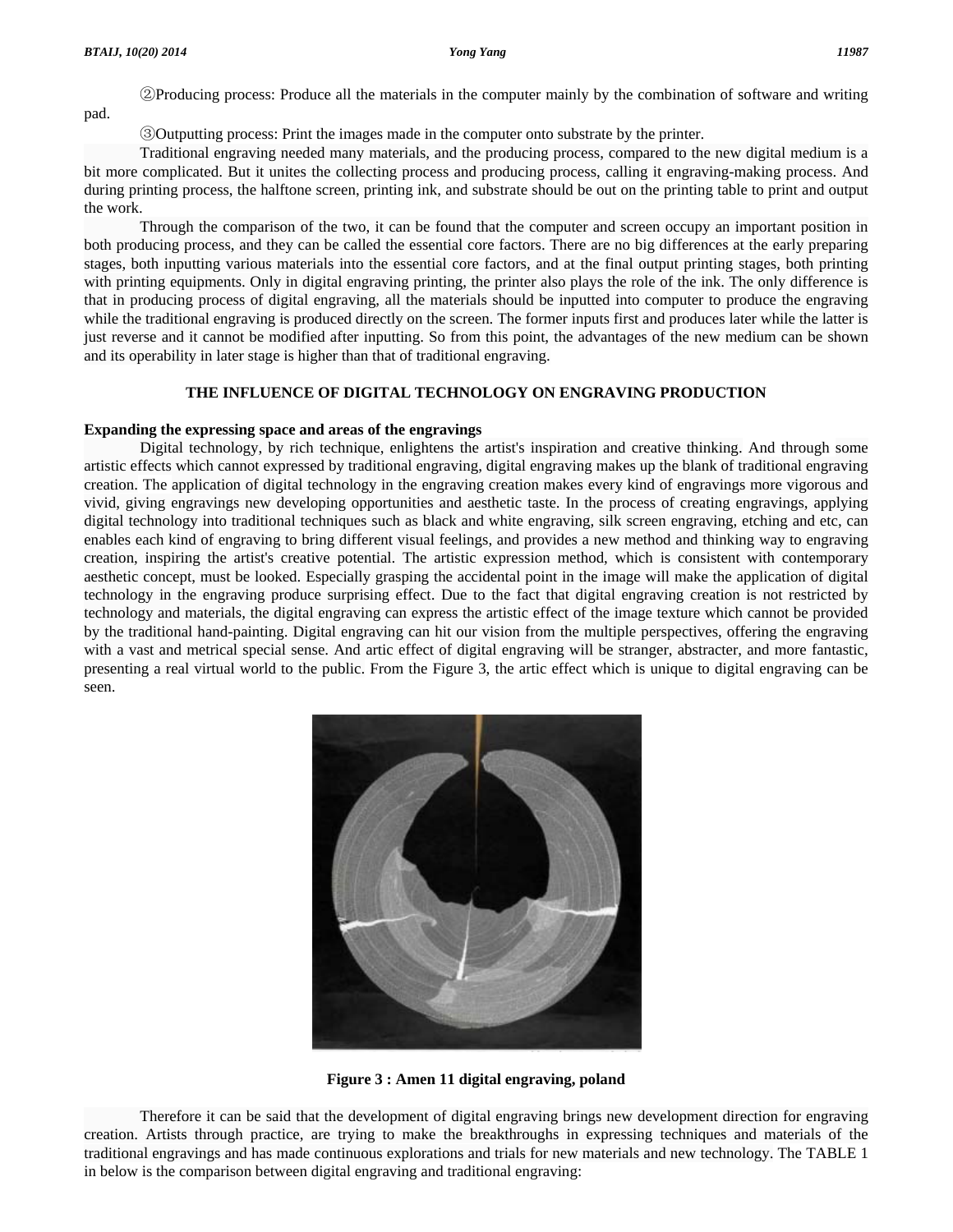| <b>Digital engraving</b>    | <b>Traditional engraving</b>  |
|-----------------------------|-------------------------------|
| saving resource             | wasting resource              |
| simple producing process    | complicated producing process |
| high efficiency of printing | low efficiency of printing    |
| rich expressing methods     | Single expressing methods     |

#### **TABLE 1 : The comparison between digital engraving and traditional engraving**

 Therefore, the advantages of digital technology should be fully used. By using digital image technology in a computer to deal with the skin texture effect the ideal picture could be make out. A lot of rich texture of nature is difficult to show in the traditional paper, while in the application of digital technology, all of them can be used as a source of creation, making it possible to achieve the artistic effect which is hard to show. Black-and-white woodcut, for example, in the history of the engravings of China is very brilliant, but with the continuous development of the ages, black-and-white woodcut became farther from the people. Modern people impacted by the various art in the society, are difficult to feel the beauty of the traditional black-and-white woodcut, never mention the glorious history of the black-and-white woodcut. The same problem exists for etching and silk screen engraving. So the application of digital technology in engraving is consistent with people's environmental background at the present stage, and with contemporary aesthetic requirements, bring the engravings new development and vitality, Because of the rapid upgrading of the digital computer software, the emergence of some new features will bring more inspiration for artists, and clever usage in the engraving will produce a variety of new artistic effect.

#### **Raising the efficiency of the printing work**

 The appearance of digital engraving frees the traditional engraving from complicated producing process, as well as from the bondage of printing. The error of written engraving is small and it has fast spreading speed. So compared with the traditional hand-painted way, it is more efficient, time-saving, convenient and quick. Firstly, in digital engraving creation, the author can make several pieces of work and choose a better one according to the different visual effects. There is no need for complex and complicated producing method of the traditional engraving. The procedure of making digital engravings could be implemented within the computer, and then the result can be directly printed out. There is no need to use so much energy as with traditional engraving. Secondly, before the appearance of digital engraving, it is almost impossible to make giant engravings for the giant engravings need more materials, money and people. And the artist should draw a small draft first and then enlarge the small draft to realize the creation of giant engravings. However sometimes small draft is satisfactory, the art effect of the large version may not satisfy the artists. The application of digital technology in the engraving can easily solve the problem. Because as for digital engravings, the artist's small draft can be magnified in the accurate proportion without damaging the engraving image. And the modification is also very convenient, saving time and energy. Besides it can be stored in the USB drive, being more convenient for communication and transmission.

#### **Saving resources and complying with the sustainable developing trend of art**

 The emergence of digital engravings is consistent with the developing trend of art. With the continuous development of era, the art is also bound to develop into the direction of diversification. As aesthetic pleasure is the goal of the artistic function, in order to improve people's own aesthetic pleasure, new materials and new expressing methods have been explored. The pursuit of artists also includes searching for new and unique way of artistic expression, so digital engravings produced by digital technology is a very representative expressing way, changing people's aesthetic style and concept. Besides, compared with traditional engravings, the producing process of digital engraving is relatively easy and uses fewer materials which save the cost of the creation. What's more, it effectively saves resources and reduces the waste of the tool material and paper by replacing the engraving tools with the mouse and computer screen. Meanwhile it is good for people's health by making some polluted chemical material sources from away the people. And the key of the presented age is the exploitation of the talents. And in the art industry, the key is the competition of brain and creativity. The development of digital technology represents the progress of the society, raising the efficiency of production and life, which is also accord to the sustainable development advocated by the nation.

#### **CONCLUSIONS**

 Digital engraving is the organic combination of digital technology and engraving technology, bring new development and vitality for the engraving art and enriching the artistic effect of engravings. Today, though people 's aesthetic are strongly impacted by all kinds of visual art, the emergence of digital engravings makes engraving remain competitive enough to not being drown in the torrent of the times. The present article first analyzes the developing situation of Chinese engraving and the problems it faced with in creation and then gives an detailed analysis of the problems existing in traditional engravings, including the need for a large space, expensive engraving teaching equipment, as well as high technical and artistic quality and the artist's concept. And then the influences of digital technology on engravings are discussed including expanding the performing space and domain of engravings, greatly raising the printing work efficiency,